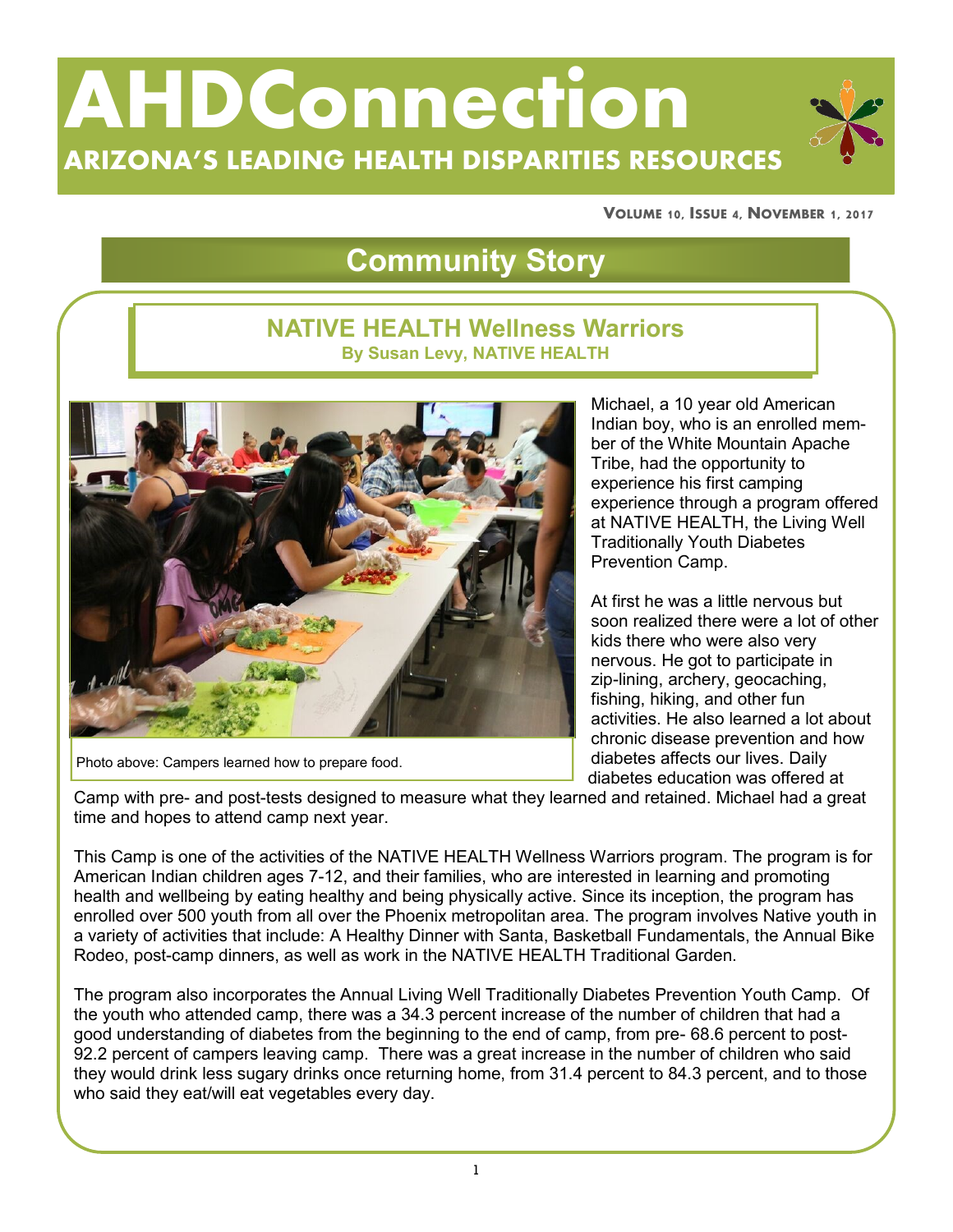(Continued from page 1) Michael learned a lot at camp and took much of what he learned there back home to his family. His mom approached the program staff a few weeks after camp and mentioned, "One thing I noticed is that he started drinking more water. Even when we go out to eat at a restaurant he is always asking for water."

The program staff have also been trained to deliver the Share Our Strength's Cooking Matters curriculum. The curriculum is a 6-week course, tailored to families, adults with small children, teens,



and others via tailored course instruction guides that teaches the basics of eating on a budget and the skills needed to prepare healthy, budget friendly meals at home. The topics taught in the class include knife skills, meal planning with MyPlate, grocery shopping on a budget, and repurposing leftover meals to prepare different dishes. The first course offered was tailored to families and 28 individuals (12 families) attended and graduated from the course. These courses began last year and have continued to be offered through the year with an increased interest and attendance.

Wellness Warriors staff remain committed to working within the community. In addition to the opportunities offered within NATIVE HEALTH, staff have attended meetings in school districts around the Phoenix area and presented on various concepts including: nutrition basics, sugar/salt content, and MyPlate. The program focuses on building relationships within the community, and thus has partnered with several organizations over the years including Maricopa County Department of Public Health, the Phoenix Police Department, Phoenix Valley Metro, Phoenix Fire Department, Safe Kids, Big Brothers Big Sisters, and the University of Arizona, among others.

For more information on Wellness Warriors or other

Community Health and Wellness programs, please contact Bea Salazar at [bsalazar@nachci.com.](mailto:bsalazar@nachci.com) 

#### **Community Heath Representatives on the Move in Arizona By Kim Russell, Arizona Advisory Council on Indian Health Care**

On August 23-24, 2016, the Community Health Representatives (CHR) Policy Summit III brought together CHRs, tribal leaders, tribal health advocates, Indian health officials and other stakeholders to further engage and discuss policy opportunities to strengthen the CHR workforce in Arizona.

The CHR program has always been a tribally run program for decades. In 1967 funding was made available from the Office of Economic Opportunity to create a Community Health Aide Program (CHAP). The Indian Health Service (IHS) recognized this as an opportunity to train Community Health Aides in Alaska tribal villages and requested some of these funds. During this time the CHR model was being created. By 1972 all the CHR program funds were transferred to the IHS and they contracted these funds to Tribes to further develop the CHR roles and functions.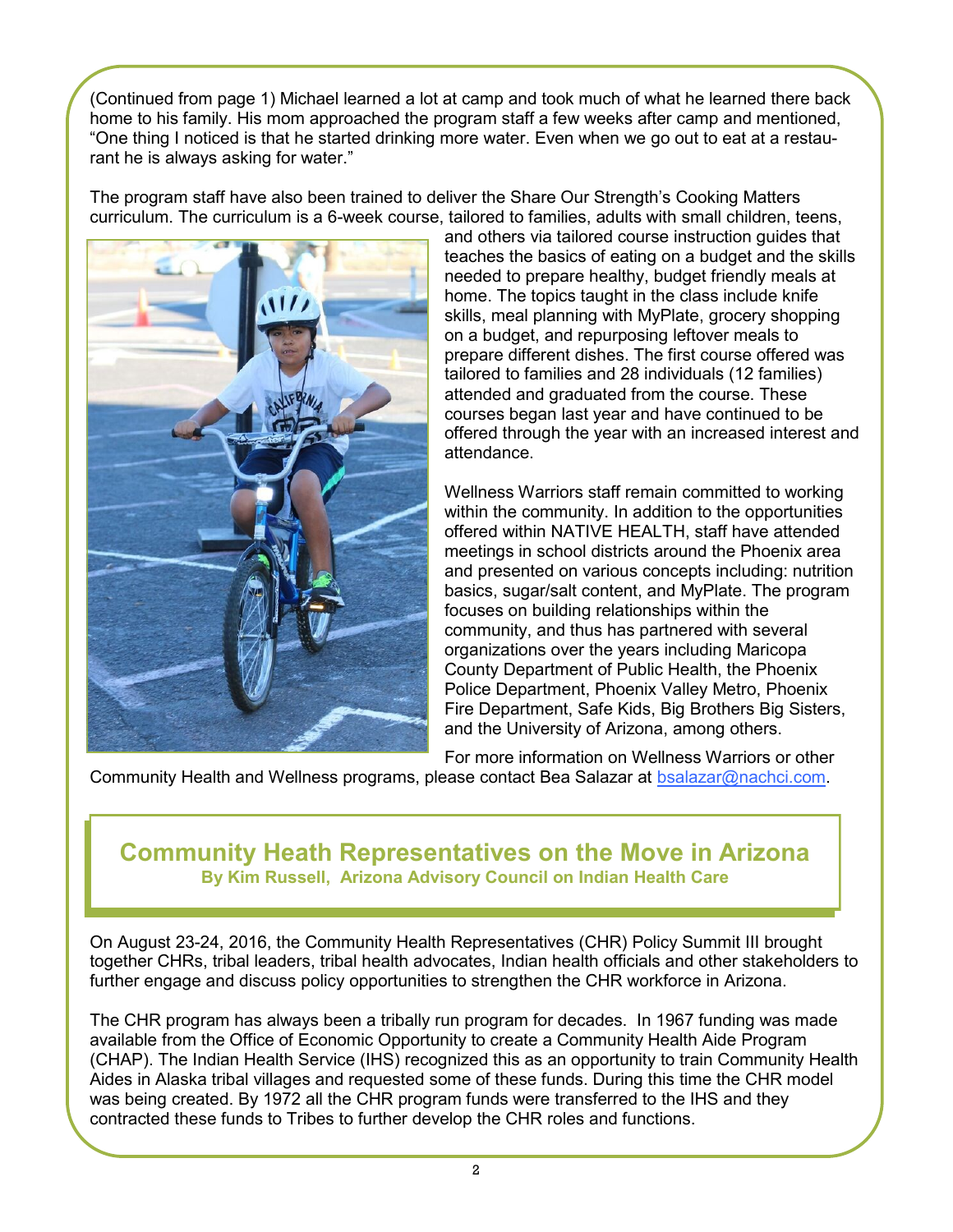(Continued from page 2) Today, with over 1,400 CHRs nationally, these frontline public health workers provide services in more than 250 federally recognized tribes. In Arizona, all 21 Tribes have CHRs providing services. Like a community health worker (CHW), a CHR builds individual and community capacity by increasing health knowledge and selfsufficiency through a range of activities such as outreach, community education, informal counseling, social support and advocacy. This trusting relationship enables CHRs to serve as a liaison between health/social services and the community to facilitate access to services



and improve the quality and cultural competence of service delivery. CHRs were the first communitybased paraprofessionals in the US performing this kind of work.

The objectives of the CHR Policy Summit III were to: 1) provide updates on state and federal policy being considered for the CHR workforce, 2) promote and share CHR experiences, 3) build the CHR Coalition, and 4) provide targeted

health trainings for CHRs. Summit III allowed Tribal CHR stakeholders to continue discussions that had occurred during the first two CHR policy summits. The CHR Policy Summits were inspired by existing policy efforts focused on sustaining the broader CHW workforce throughout the state of Arizona and the need to engage Tribes in the decision making process. Multiple partners have leveraged their resources and knowledge to plan and conduct the CHR Policy Summits.

During the CHR Summit III, the participants came together to generate draft mission statements, principles and values of the Tribal CHR workforce. The Tribal CHR workforce will continue to organize and meet regularly to address common issues and to share information.

For more information, please contact Kim Russell at [Kim.Russell@azahcccs.gov.](mailto:Kim.Russell@azahcccs.gov)

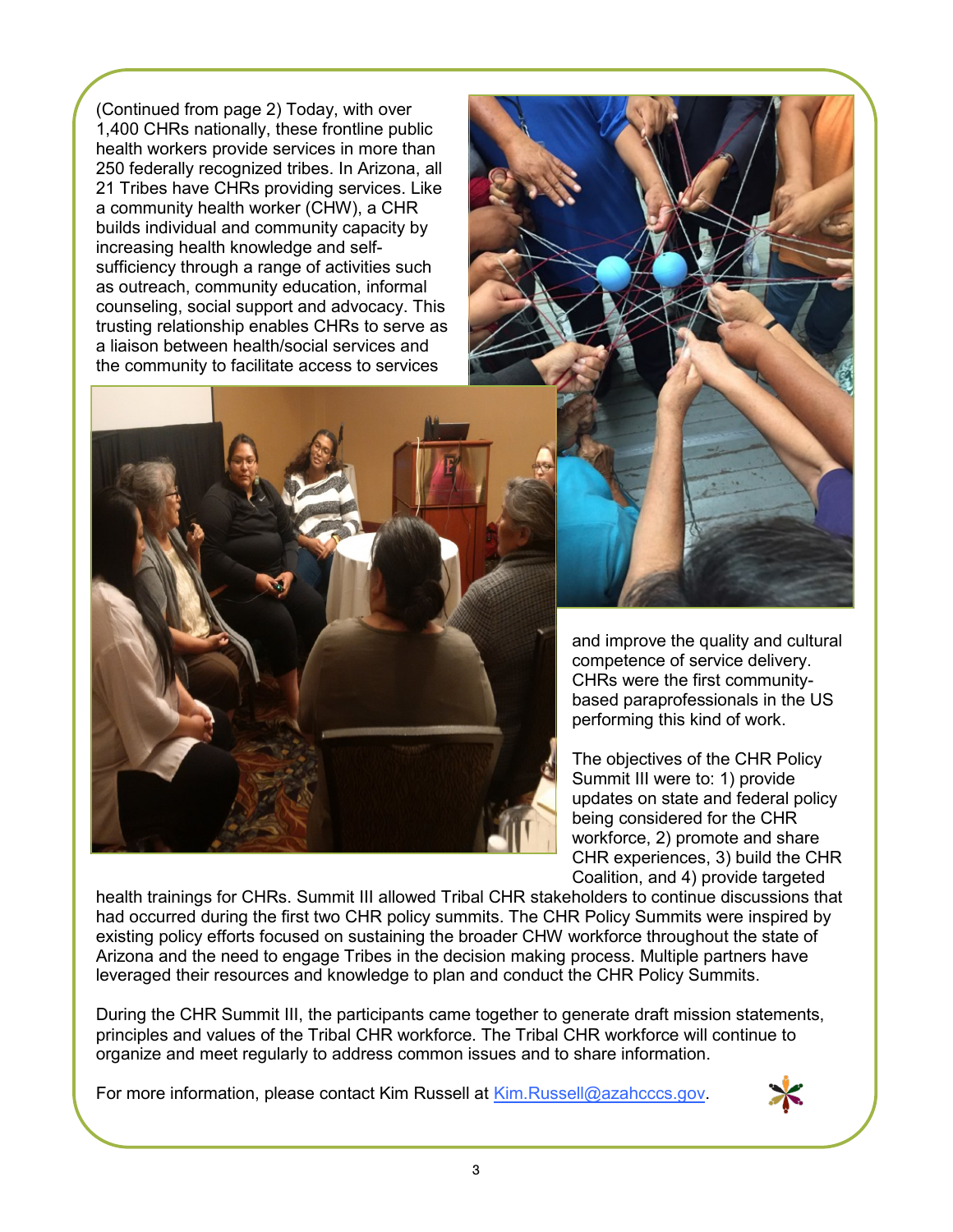# **DataSpeak**

### **New Report Highlights American Indian/Alaska Native Health Disparities in Arizona**

**By Michelle Sandoval-Rosario, Arizona Department of Health Services**

In coordination with the Arizona Department of Health Services (ADHS) Native American Liaison and the Bureau of Public Health Statistics, the Arizona Health Disparities Center (AHDC) epidemiologists developed an *[American Indian Health Status Summary Report for Data Year 2015](http://www.azdhs.gov/documents/director/tribal-liaison/health-status-report-2015.pdf.)*. This health status summary report, released in July 2017, highlights some of the health disparities and major causes of death faced by the American Indian/Alaska Native (AI/AN) community in Arizona. The purpose of this report is to inform tribal leaders and organizations on health disparities impacting AI/ANs, identify health priorities, and serve as a guide to develop programs and interventions aimed at improving the health of AI/ANs in Arizona.

This report includes tables and graphs, with information on chronic diseases, causes of death, and behavioral risk factors, comparing AI/ANs to all groups in Arizona. Data from the ADHS Health Status Profile of American Indians in Arizona 2015 Data Book and United States Census Bureau were utilized to compile the information presented in this summary report. Highlights from the report include:

- AI/ANs Ranked worse than the statewide average on 49 of 65 health indicators;
- AI/ANs Had high mortality from alcohol-induced causes, chronic liver disease and cirrhosis, motor vehicle accidents, nephritis, unintentional injuries, diabetes, assault, septicemia, incidence of congenital anomalies, influenza and pneumonia, and sudden infant death syndrome: all contributing to the premature death rate of 77.4 percent;
- AI/ANs Ranked poorly on measures of maternal lifestyle and health, as well as in utilization of prenatal care;
- On average, age of death of AI/ANs was 16 years younger compared to all racial/ethnic groups;
- AI/ANs Ranked better than average on a number of health indicators including mortality rates for several chronic diseases (lung cancer, chronic lower respiratory diseases, Alzheimer's disease, breast cancer, coronary heart disease, cervical cancer, heart disease, all malignant neoplasms, and cardiovascular disease), tobacco use during pregnancy, drug induced deaths, and injury by firearms.

Figure 1 below displays the age-adjusted mortality rate for selected cause of death among AI/ANs from 2005 through 2015. Death due to accidents increased significantly in 2015, followed by cancer, and chronic liver disease.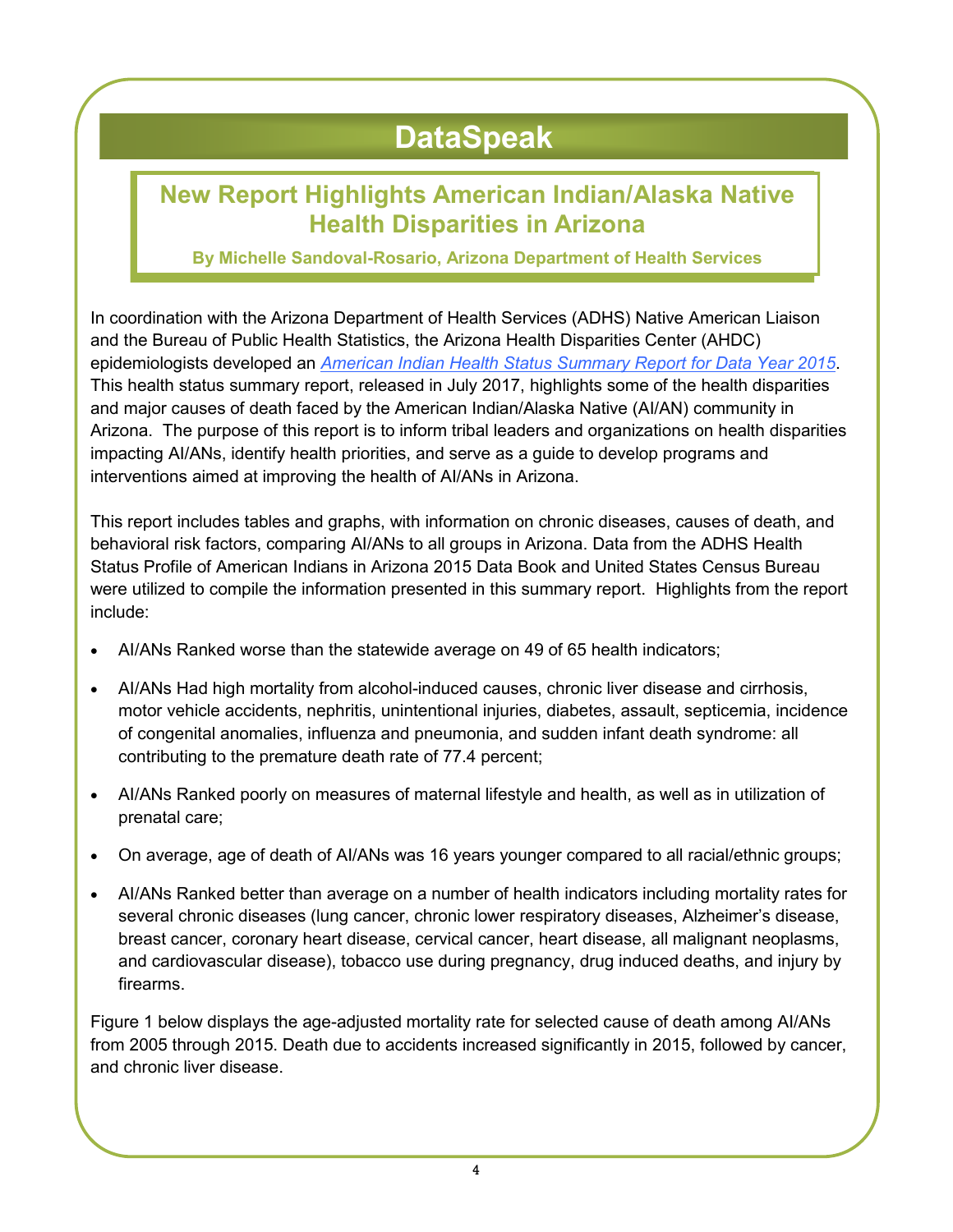#### (Continued from page 4)



Figure 1. Age-Adjusted Mortality Rate for Selected Causes of Death among American Indian/Alaska Natives (2005-2015)

Table below displays the five leading causes of death by gender among AI/ANs in 2015. The top cause of death among females was cancer, followed by diseases of the heart. Among males, the top common causes of death were accidents and diseases of heart.

| <b>Rank</b> | <b>Female</b>                                      | <b>Male</b>                                         | <b>Both</b>                                                |
|-------------|----------------------------------------------------|-----------------------------------------------------|------------------------------------------------------------|
|             | <b>Cancer</b><br>112.4                             | <b>Accidents</b><br>(unintentional injury)<br>203.9 | <b>Accidents</b><br>(unintentional injury)<br><b>139.0</b> |
| 2           | <b>Diseases of heart</b>                           | <b>Diseases of heart</b>                            | <b>Cancer</b>                                              |
|             | 89.1                                               | 158.9                                               | 124.4                                                      |
| 3           | <b>Accidents</b><br>(unintentional injury)<br>82.7 | <b>Cancer</b><br>142.1                              | <b>Diseases of heart</b><br>119.9                          |
| 4           | <b>Chronic liver disease</b>                       | <b>Chronic liver disease</b>                        | <b>Chronic liver disease and</b>                           |
|             | and cirrhosis                                      | and cirrhosis                                       | <b>cirrhosis</b>                                           |
|             | 66.1                                               | 91.8                                                | 77.6                                                       |
| 5           | <b>Diabetes</b>                                    | <b>Diabetes</b>                                     | <b>Diabetes</b>                                            |
|             | 65.3                                               | 85.6                                                | 73.9                                                       |